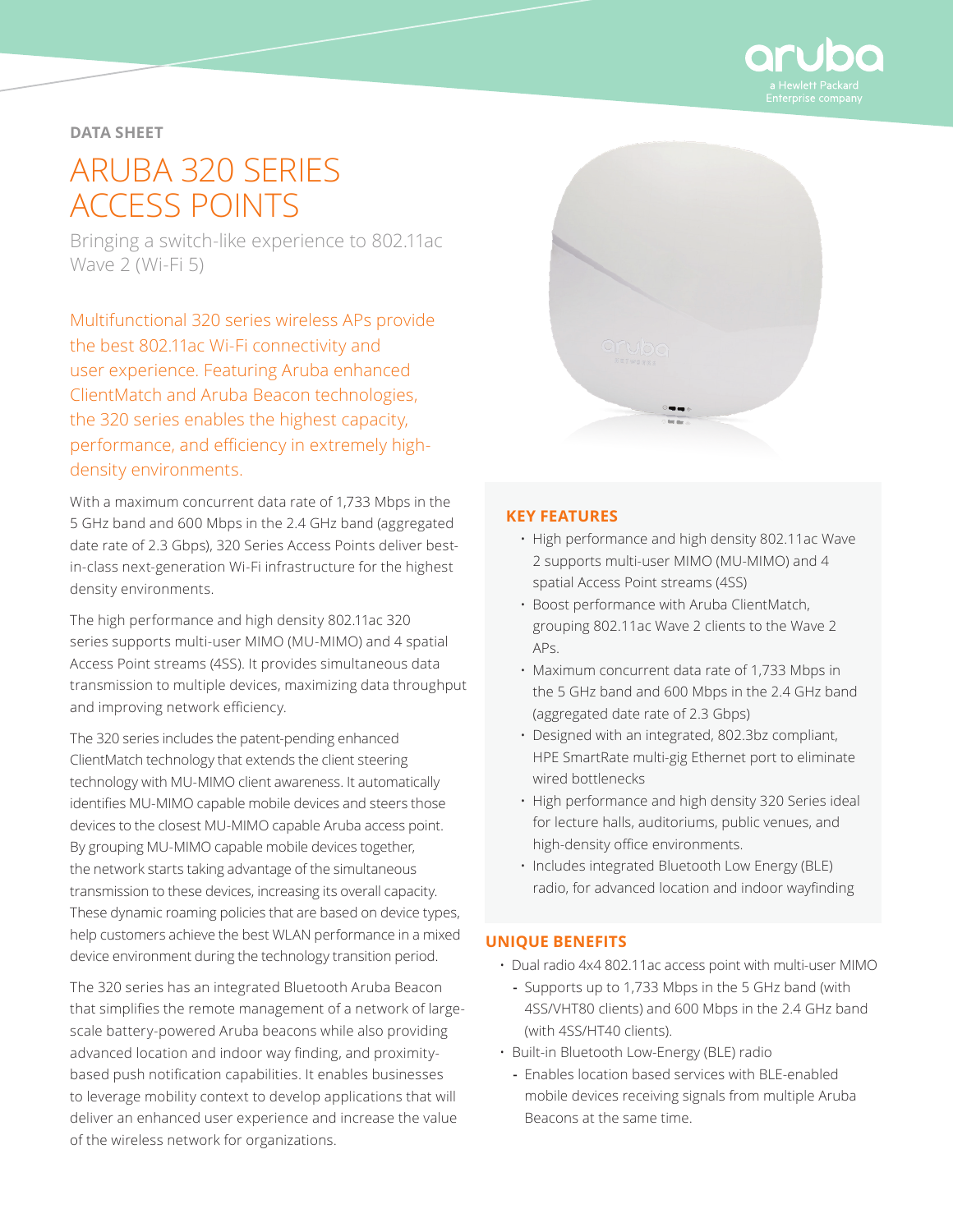- **-** Simplifies battery-powered Aruba beacon management.
- Advanced Cellular Coexistence (ACC)
	- **-** Minimizes interference from 3G/4G cellular networks, distributed antenna systems, and commercial small cell/femtocell equipment.
- Quality of service for unified communication apps
	- **-** Supports priority handling and policy enforcement for unified communication apps, including Microsoft Skype for Business with encrypted videoconferencing, voice, chat, and desktop sharing.
- RF Management
	- **-** Adaptive Radio Management (ARM) technology automatically assigns channel and power settings, provides airtime fairness, and ensures that APs stay clear of all sources of RF interference to deliver reliable, high-performance WLANs.
	- **-** The Aruba 320 Series Access Points can be configured to provide part-time or dedicated air monitoring for spectrum analysis and wireless intrusion protection, VPN tunnels to extend remote locations to corporate resources, and wireless mesh connections where Ethernet drops are not available.
- Spectrum analysis
	- **-** Capable of part-time or dedicated air monitoring, the spectrum analyzer remotely scans the 2.4 GHz and 5 GHz radio bands to identify sources of RF interference.
- Intelligent app visibility and control
	- **-** AppRF technology leverages deep packet inspection to classify and block, prioritize, or limit bandwidth for thousands of applications in a range of categories.
- Security
	- **-** Integrated wireless intrusion protection offers threat protection and mitigation, and eliminates the need for separate RF sensors and security appliances.
	- **-** IP reputation and security services identify, classify, and block malicious files, URLs and IPs, providing comprehensive protection against advanced online threats.
	- **-** Integrated Trusted Platform Module (TPM) for secure storage of credentials and keys.
	- **-** SecureJack-capable for secure tunneling of wired Ethernet traffic.

## **CHOOSE YOUR OPERATING MODE**

Aruba 320 Series Access Points offer a choice of operating modes to meet your unique management and deployment requirements.

• Controller-managed mode – When managed by Aruba Mobility Controllers, Aruba 320 Series Access Points

offer centralized configuration, data encryption, policy enforcement, and network services, as well as distributed and centralized traffic forwarding.

- Aruba Instant mode In Aruba Instant mode, a single AP automatically distributes the network configuration to other Instant APs in the WLAN. Simply power-up one Instant AP, configure it over the air, and plug in the other APs – the entire process takes about five minutes. If WLAN requirements change, a built-in migration path allows 320 series Instant APs to become part of a WLAN that is managed by a Mobility Controller.
- Remote AP (RAP) for branch deployments.
- Air monitor (AM) for wireless IDS, rogue detection, and containment.
- Spectrum analyzer, dedicated or hybrid, for identifying sources of RF interference.
- Secure enterprise mesh.

For large installations across multiple sites, the Aruba Activate service significantly reduces deployment time by automating device provisioning, firmware upgrades, and inventory management. With Aruba Activate, Instant APs are factoryshipped to any site and configure themselves when powered up.

## **AP-320 SERIES SPECIFICATIONS**

- AP-325 and IAP-325
	- **-** 5 GHz (1,733 Mbps max rate) and 2.4 GHz (600 Mbps max rate) radios, each with 4x4 MIMO support and a total of eight integrated omni-directional downtilt antennas.
- AP-324 and IAP-324
	- **-** 5 GHz (1,733 Mbps max rate) and 2.4 GHz (600 Mbps max rate) radios, each with 4x4 MIMO support and a total of four combined, diplexed (dual-band) external RP-SMA antenna connectors.

#### **WI-FI RADIO SPECIFICATIONS**

- AP type: Indoor, dual radio, 5 GHz 802.11ac and 2.4 GHz 802.11n 4x4 MIMO.
- Software-configurable dual radio supports 5 GHz (Radio 0) and 2.4 GHz (Radio 1).
- Four spatial stream SU-MIMO for up to 1,733 Mbps wireless data rate to a single client device.
- Three spatial stream MU-MIMO for up to 1,300 Mbps wireless data rate to up to three MU-MIMO capable client devices simultaneously.
- Support for up to 256 associated client devices per radio, and up to 16 BSSIDs per radio.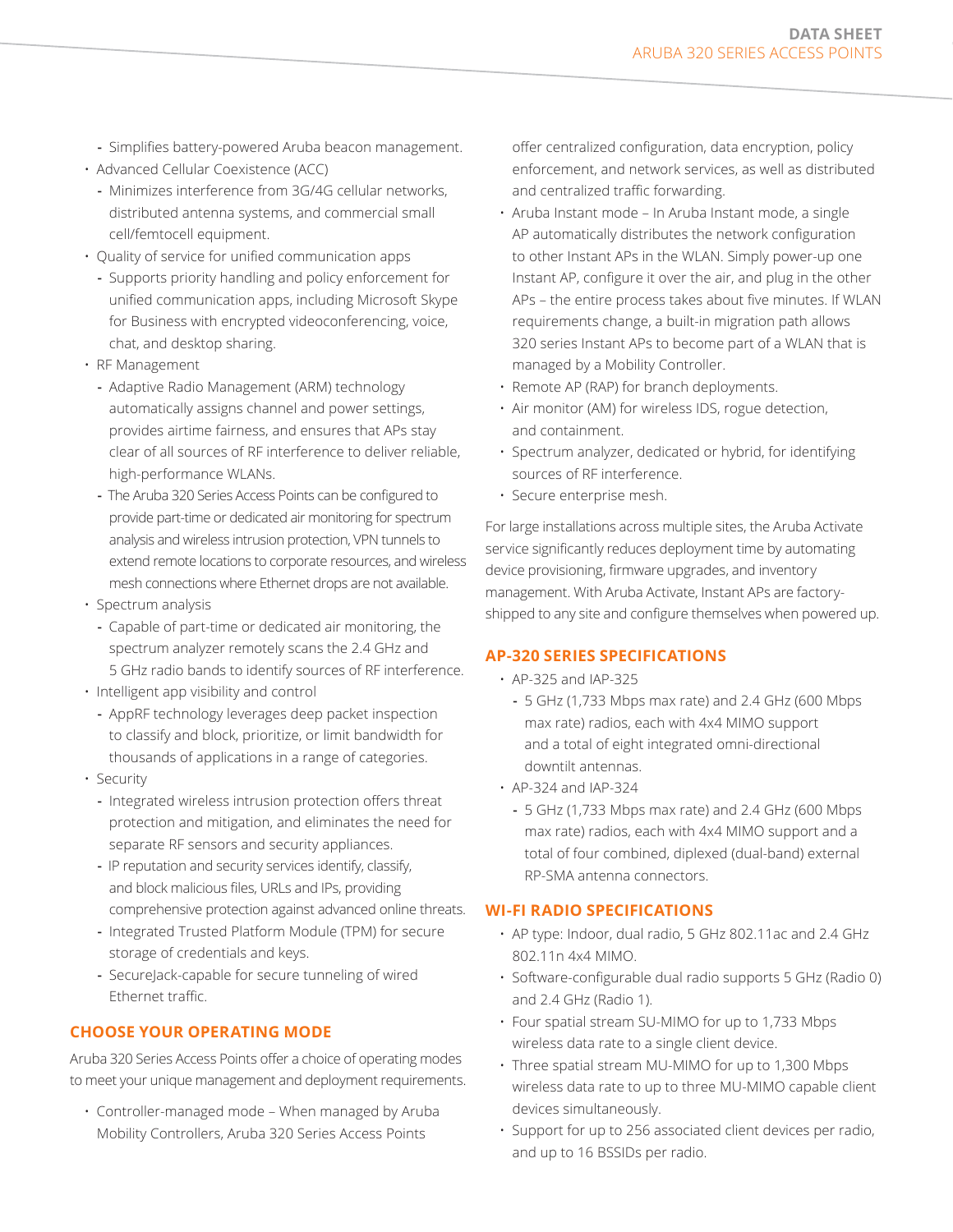- Supported frequency bands (country-specific restrictions apply):
	- **-** 2.400 to 2.4835 GHz
	- **-** 5.150 to 5.250 GHz
	- **-** 5.250 to 5.350 GHz
	- **-** 5.470 to 5.725 GHz
	- **-** 5.725 to 5.850 GHz
- Available channels: Dependent on configured regulatory domain.
- Dynamic frequency selection (DFS) optimizes the use of available RF spectrum.
- Supported radio technologies:
	- **-** 802.11b: Direct-sequence spread-spectrum (DSSS)
	- **-** 802.11a/g/n/ac: Orthogonal frequency-division multiplexing (OFDM)
- Supported modulation types:
	- **-** 802.11b: BPSK, QPSK, CCK
	- **-** 802.11a/g/n/ac: BPSK, QPSK, 16-QAM, 64-QAM, 256-QAM
- Transmit power: Configurable in increments of 0.5 dBm
- Maximum (aggregate, conducted total) transmit power (limited by local regulatory requirements):
	- **-** 2.4 GHz band: +24 dBm (18 dBm per chain)
	- **-** 5 GHz band: +24 dBm (18 dBm per chain)
	- **-** Note: conducted transmit power levels exclude antenna gain. For total (EIRP) transmit power, add antenna gain
- Advanced Cellular Coexistence (ACC) minimizes interference from cellular networks.
- Maximum ratio combining (MRC) for improved receiver performance.
- Cyclic delay/shift diversity (CDD/CSD) for improved downlink RF performance.
- Short guard interval for 20-MHz, 40-MHz and 80-MHz channels.
- Space-time block coding (STBC) for increased range and improved reception.
- Low-density parity check (LDPC) for high-efficiency error correction and increased throughput.
- Transmit beamforming (TxBF) for increased signal reliability and range.
- Supported data rates (Mbps):
	- **-** 802.11b: 1, 2, 5.5, 11
	- **-** 802.11a/g: 6, 9, 12, 18, 24, 36, 48, 54
	- **-** 802.11n: 6.5 to 450 (MCS0 to MCS23)
	- **-** 802.11ac: 6.5 to 1,733 (MCS0 to MCS9, NSS = 1 to 4)
- 802.11n high-throughput (HT) support: HT 20/40
- 802.11ac very high throughput (VHT) support: VHT 20/40/80
- 802.11n/ac packet aggregation: A-MPDU, A-MSDU

#### **WI-FI ANTENNAS**

- AP-324/IAP-324: Four RP-SMA connectors for external dual band antennas. Internal loss between radio interface and external antenna connectors (due to diplexing circuitry): 2.5 dB in 2.4 GHz and 1.5 dB in 5 GHz.
- AP-325/IAP-325: Eight integrated downtilt omni- directional antennas for 4x4 MIMO with peak antenna gain of 4.0dBi in 2.4 GHz and 4.7dBi in 5 GHz. Built-in antennas are optimized for horizontal ceiling- mounted orientation of the AP. The downtilt angle for maximum gain is  $\sim$  30 degrees. Combining the patterns of each of the antennas of the MIMO radios, the peak gain of the effective per-antenna pattern is 2.7dBi in 2.4GHz and 2.9dBi in 5GHz.

## **OTHER INTERFACES**

- Two 10/100/1000BASE-T Ethernet network interfaces (RJ-45)
	- **-** Auto-sensing link speed and MDI/MDX
	- **-** Link Aggregation support to achieve platform throughput up to 2 Gbps
	- **-** 802.3az Energy Efficient Ethernet (EEE)
	- **-** PoE-PD: 48 Vdc (nominal) 802.3af or 802.3at PoE
- DC power interface, accepts 2.1/5.5-mm center-positive circular plug with 9.5-mm length
- USB 2.0 host interface (Type A connector)
- Bluetooth Low Energy (BLE) radio
	- **-** Up to 4dBm transmit power (class 2) and -94dBm receive sensitivity
	- **-** Integrated antenna, -5dBi gain (30 degrees downtilt)
	- **-** Can be disabled with configuration
- Visual indicators (tri-color LEDs): For system and radio status
- Reset button: Factory reset (during device power up)
- Serial console interface (RJ-45)
- Kensington security slot

## **POWER**

- Maximum (worst-case) power consumption: 20W (802.3at PoE), 13.5W (802.3af PoE) or 18.5W (DC)
- **-** Excludes power consumed by external USB device (and internal overhead); this could add up to 6W (POE) or 5.5W (DC) for 5W/1A USB device
- Maximum (worst-case) power consumption in idle mode: 8W (PoE) or 7W (DC)
- Direct DC source: 12 Vdc nominal, +/- 5%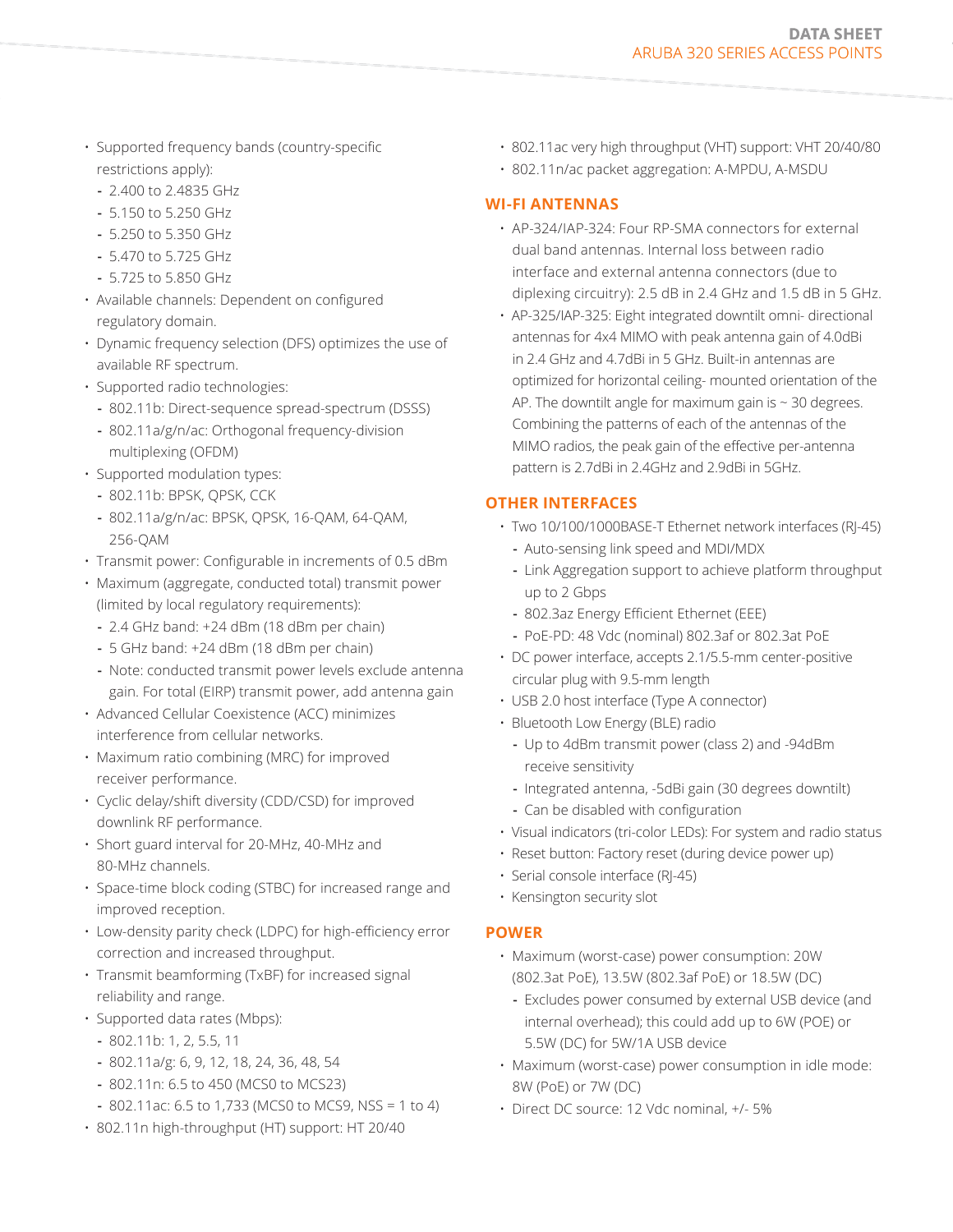- Power over Ethernet (PoE): 48 Vdc (nominal) 802.3af/802.3at compliant source
	- **-** Unrestricted functionality with 802.3at PoE
	- **-** Power-save mode with reduced functionality from 802.3af PoE
	- > USB port disabled
	- > Second Ethernet port disabled
	- > 2.4 GHz radio in 1x1:1 mode
- Power sources sold separately
- When both power sources are available, DC power takes priority

#### **MOUNTING**

- The AP ships with two (black) mounting clips to attach to a 9/16-inch or 15/16-inch flat T-bar drop-tile ceiling.
- Several optional mount kits are available to attach the AP to a variety of surfaces; see the Ordering Information section for details.

#### **MECHANICAL**

- Dimensions/weight (unit, excluding mount accessories):
	- **-** 203mm (W) x 203mm (D) x 57mm (H) 8.0" (W) x 8.0" (D) x 2.2" (H)
	- **-** 950g/34 oz
- Dimensions/weight (shipping):
	- **-** 315mm(W) x 265mm(D) x 100mm (H) 12.4" (W) x 10.4" (D) x 3.9" (H)
	- **-** 1,350g/48 oz

#### **ENVIRONMENTAL**

- Operating:
	- **-** Temperature: 0° C to +50° C (+32° F to +122° F)
	- **-** Humidity: 5% to 93% non-condensing
- Storage and transportation:
	- **-** Temperature: -40° C to +70° C (-40° F to +158° F)

#### **REGULATORY**

- FCC/ISED
- CE Marked
- RED Directive 2014/53/EU
- EMC Directive 2014/30/EU
- Low Voltage Directive 2014/35/EU
- UL/IEC/EN 60950
- EN 60601-1-1 and EN 60601-1-2

For more country-specific regulatory information and approvals, please see your Aruba representative.

#### **RELIABILITY**

MTBF: 739,935 hrs (84.5yrs) at +25C operating temperature (AP-325)

#### **REGULATORY MODEL NUMBERS**

- AP-324 and IAP-324: APIN0324
- AP-325 and IAP-325: APIN0325

#### **CERTIFICATIONS**

- CB Scheme Safety, cTUVus
- UL2043 plenum rating
- Wi-Fi Alliance (WFA) certified 802.11a/b/g/n/ac
- WPA, WPA2 and WPA3 Enterprise with CNSA option, Personal (SAE), Enhanced Open (OWE)
- Bluetooth SIG interoperability certification
- Passpoint® (Release 2) with ArubaOS and Instant 8.3+

#### **WARRANTY**

• [Aruba limited lifetime warranty](http://www.arubanetworks.com/support-services/product-warranties/)

## **MINIMUM OPERATING SYSTEM SOFTWARE VERSIONS**

• ArubaOS 6.4.4.0

320 Series Access Points are not supported on [650 Series Mobility Controllers](http://www.arubanetworks.com/support-services/end-of-life/#MobilityControllers).

• Aruba InstantOS 4.2.2.0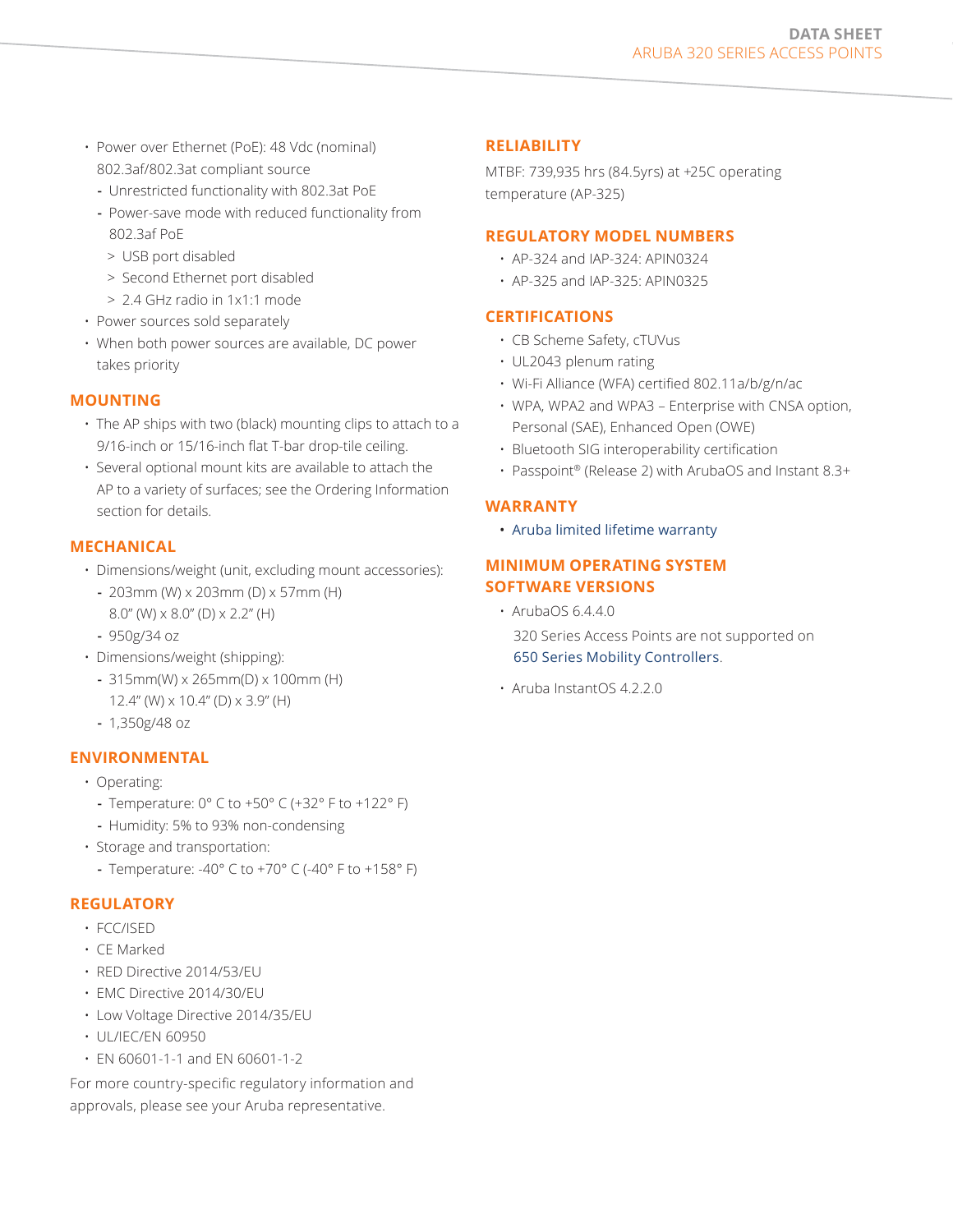## **RF PERFORMANCE TABLE**

|                      | <b>Maximum transmit power (dBm)</b><br>per transmit chain | <b>Receiver sensitivity (dBm)</b><br>per receive chain |
|----------------------|-----------------------------------------------------------|--------------------------------------------------------|
| 802.11b 2.4 GHz      |                                                           |                                                        |
| 1 Mbps               | 18.0                                                      | $-97.0$                                                |
| 11 Mbps              | 18.0                                                      | $-89.0$                                                |
| 802.11g 2.4 GHz      |                                                           |                                                        |
| 6 Mbps               | 18.0                                                      | $-93.0$                                                |
| 54 Mbps              | 18.0                                                      | $-75.0$                                                |
| 802.11n HT20 2.4 GHz |                                                           |                                                        |
| MCS0/8/16            | 18.0                                                      | $-92.0$                                                |
| MCS7/15/23           | 16.0                                                      | $-72.0$                                                |
| 802.11n HT40 2.4 GHz |                                                           |                                                        |
| MCS0/8/16            | 18.0                                                      | $-90.0$                                                |
| MCS7/15/23           | 16.0                                                      | $-70.0$                                                |
| 802.11a 5 GHz        |                                                           |                                                        |
| 6 Mbps               | 18.0                                                      | $-93.0$                                                |
| 54 Mbps              | 16.5                                                      | $-75.0$                                                |
| 802.11n HT20 5 GHz   |                                                           |                                                        |
| MCS0/8/16            | 18.0                                                      | $-92.0$                                                |
| MCS7/15/23           | 16.0                                                      | $-72.0$                                                |
| 802.11n HT40 5 GHz   |                                                           |                                                        |
| MCS0/8/16            | 18.0                                                      | $-89.0$                                                |
| MCS7/15/23           | 16.0                                                      | $-69.0$                                                |
| 802.11ac VHT20 5 GHz |                                                           |                                                        |
| MCS0                 | 18.0                                                      | $-92.0$                                                |
| MCS9                 | 14.0                                                      | $-65.0$                                                |
| 802.11ac VHT40 5 GHz |                                                           |                                                        |
| MCS0                 | 18.0                                                      | $-89.0$                                                |
| MCS9                 | 14.0                                                      | $-62.0$                                                |
| 802.11ac VHT80 5 GHz |                                                           |                                                        |
| MCS0                 | 18.0                                                      | $-86.0$                                                |
| MCS9                 | 14.0                                                      | $-59.0$                                                |

Maximum capability of the hardware provided (excluding antenna gain). Maximum transmit power is limited by local regulatory settings.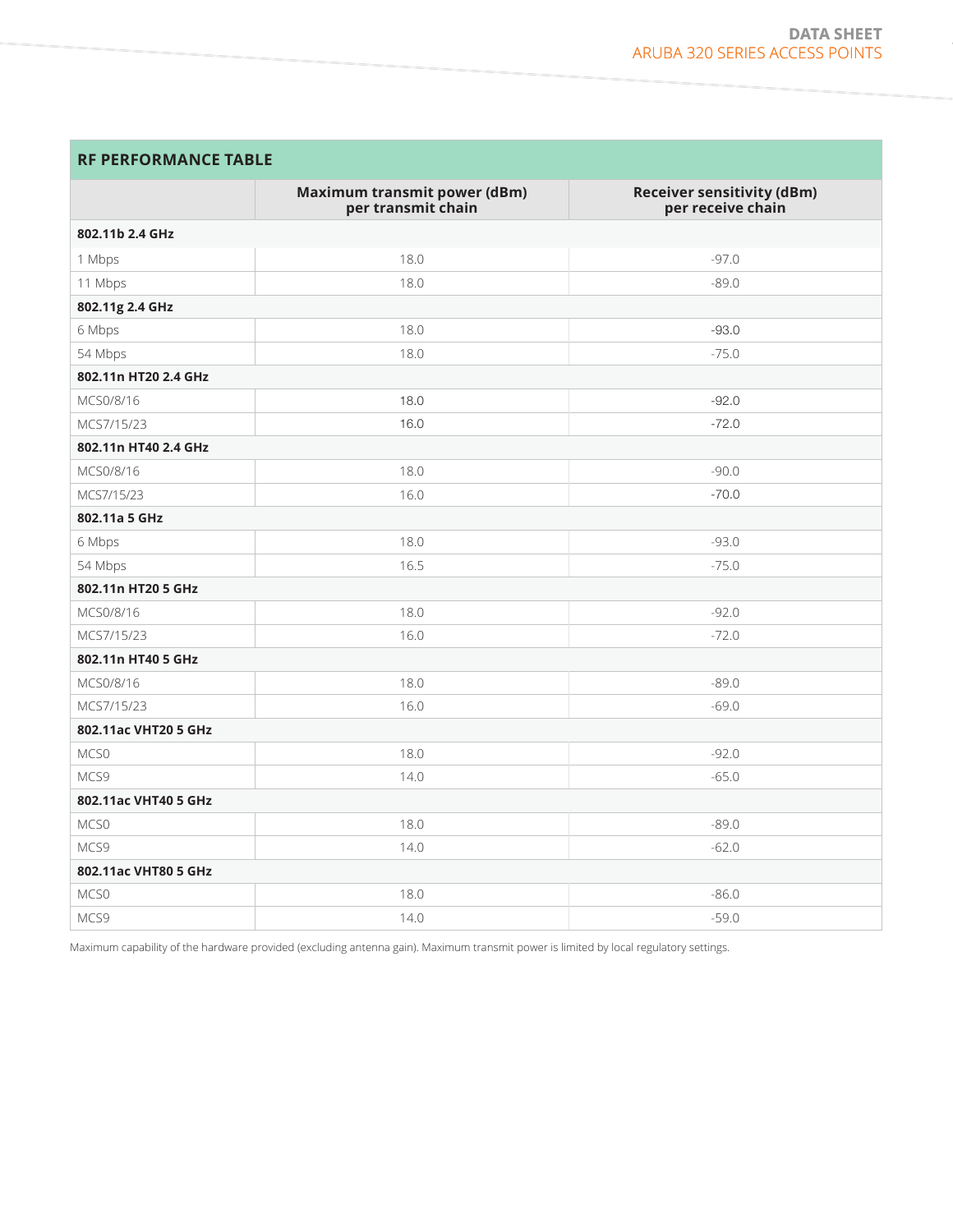## **AP-320 ANTENNA PATTERN PLOTS**

#### **Horizontal planes (top view, AP facing forward)**

Showing azimuth (0 degrees) and 30 degrees downtilt pattern



2.45GHz Wi-Fi (antennas 1,2,3,4)



5.5GHz Wi-Fi (antennas A,B,C,D)

#### **Elevation planes (side view, AP facing down)**

Showing side view with AP rotated 0 and 90 degrees



2.45GHz Wi-Fi (antennas 1,2,3,4)



-S.47GHz Average Elevation 0 -5.47GHz Average Elevation 90

5.5GHz Wi-Fi (antennas A,B,C,D)